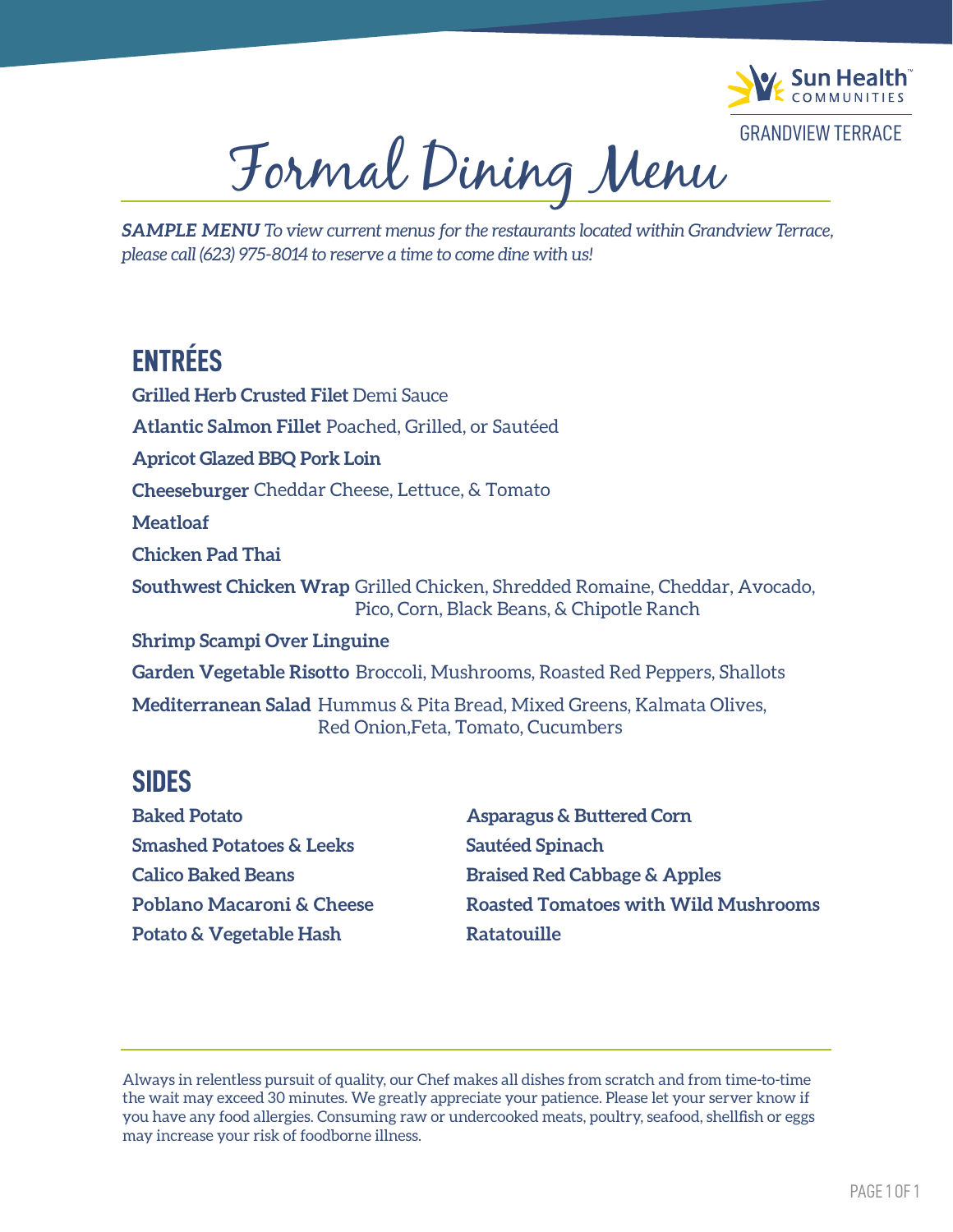

Formal Dining Menu

*SAMPLE MENU To view current menus for the restaurants located within Grandview Terrace, please call (623) 975-8014 to reserve a time to come dine with us!*

#### **SALADS**

**Garden Salad Caesar Salad Orange Jicama Slaw** Mango, Oranges, Jicama, Homey & Mint

# **FEATURED DESSERTS**

**Peach Pie Chocolate Five Layer Cake New York Cheesecake with Berries** **Seasonal Fresh Fruit Plate Gazpacho with Feta**  Tomato, Green Pepper, Cucumber, Red Onion, Garbanzo Beans & Feta **Peach & Pineapple Gelatin**

**Strawberry Mousse Chocolate Peanut Butter Pie**

## **NO SUGAR ADDED DESSERTS**

**Peach Pie Cheesecake** **Chocolate Mousse Mixed Berries**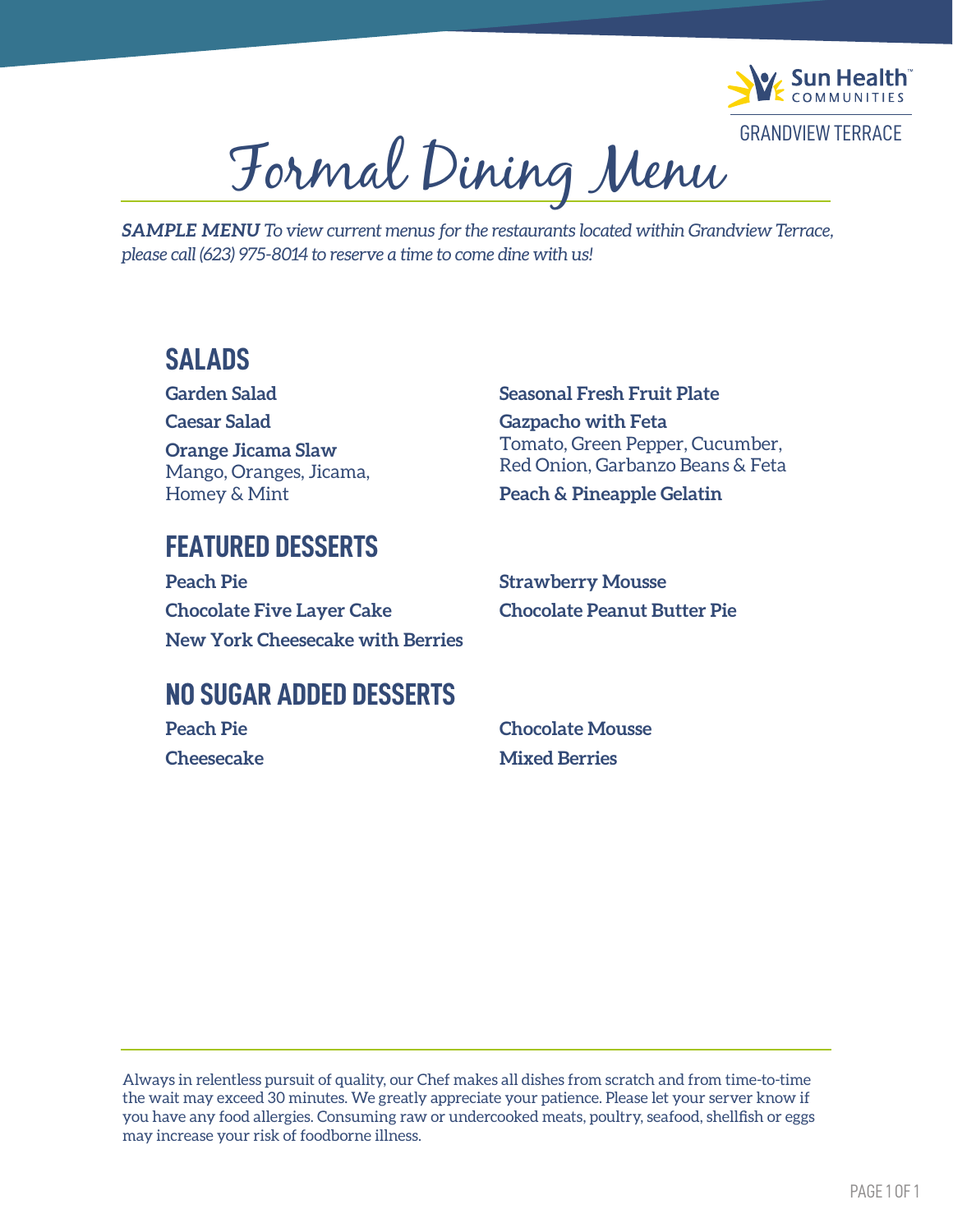

Formal Dining Menu

*SAMPLE MENU To view current menus for the restaurants located within Grandview Terrace, please call (623) 975-8014 to reserve a time to come dine with us!*

# **WEEK 5 SOUPS / CHEF SPECIALS**

#### **MONDAY**

**Broth** Spicy Spanish Style Tomato Soup **Cream** Curries Corn with Chicken **Chef Special**

Lobster Roll

#### **WEDNESDAY**

**Broth** Chicken Ravioli **Cream** Cream of Potato & Ham **Chef Special** Pork Carnitas Rice Bowl

#### **TUESDAY**

- **Broth** Beef Vegetable
- **Cream** Macaroni & Cheese **Chef Special** Veal & Mushroom Paprikash

#### **THURSDAY**

**Broth** Tomato Basil **Cream** Golden Mushroom **Chef Special** Ginger Orange Chicken Stir Fry

## **FRIDAY**

**Broth** Chicken Farro **Cream** Fish Chowder **Chef Special** Pecan Crusted Trout

## **SATURDAY**

**Broth** Sweet Potato Bisque **Cream** Roasted Garlic & Potato